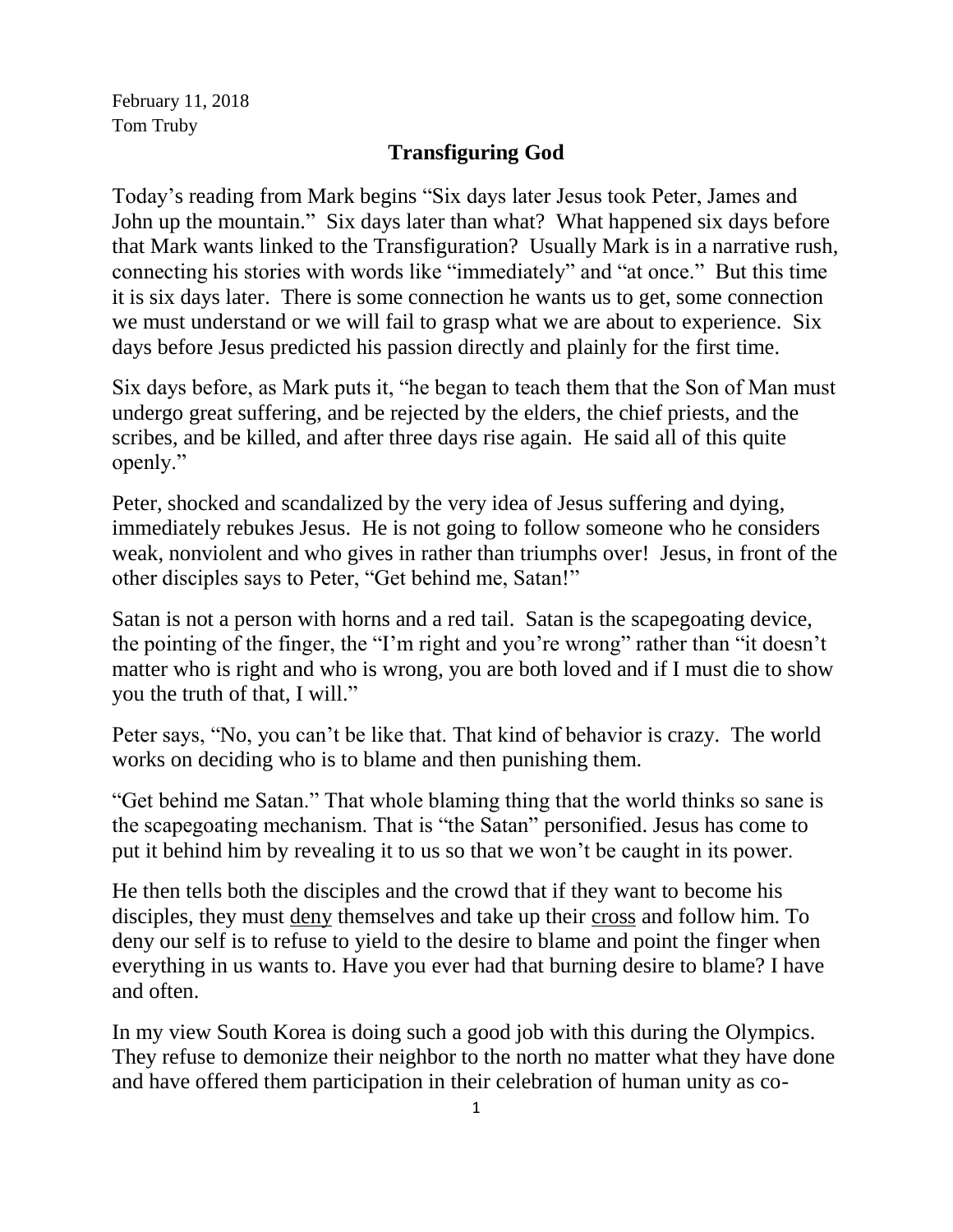equals instead. They have not yielded to their desire to blame and point the finger and make themselves look good at North Korea's expense. I marvel at their maturity.

Those who want to be Jesus' disciples must also take up their cross and suffer with him. That is we must forgive rather than violently destroy. That's what Jesus did with us and what Jesus wants us to do with each other.

This new way of thinking got revealed to them six days before. Now it's the seventh day, the day of completion, the day we see it all – Transfiguration! On this day we get the whole picture, though the disciples cannot understand this until after the resurrection.

The Apostle Paul, in our Epistle lesson that we did not read, says the disciples minds are still veiled for they are still dwelling in a world they think is governed by death. (Remember the scapegoating mechanism always leads to death.) They have not yet seen "the glory of God in the face of Jesus Christ."

On the mountain, "His clothes became dazzling white, such as no one on earth could bleach them." Something was happening here beyond human imagining. Creation light emanates from within him. It was not reflected light, coming from somewhere else, bouncing off his raiment and entering our eyes; it was light coming directly from within him. We are seeing God; the God who said; "Let light shine out of darkness." We are seeing "the light of the knowledge of the Glory of Christ, who is the image of God".

The Transfiguration vividly presents the unprecedented revelation of the nonviolent Jesus who will die rather than kill. But it won't end with his death for God will raise him up. Our wrath does not control history; God's love does and his love will keep us in relationship no matter what our wrath does to us.

While the disciples are on the mountain top and after Jesus has been transfigured before them, Elijah and Moses appear talking with Jesus. Now I doubt they were transfigured though that's how I had always imagined it. I probably saw it portrayed that way in a children's illustrated Bible and it stuck with me. In my mind Elijah and Moses were there to show support for what Jesus is doing–like celebrity endorsements for a new product. But maybe their presence was meant to inspire contrast with Jesus rather than an endorsement. We know Moses murdered an Egyptian and Elijah, in a contest with a competing religion, had his rivals all slaughtered when he gained the upper hand. Jesus never killed anyone. He was a different kind of leader, modeling a different approach.